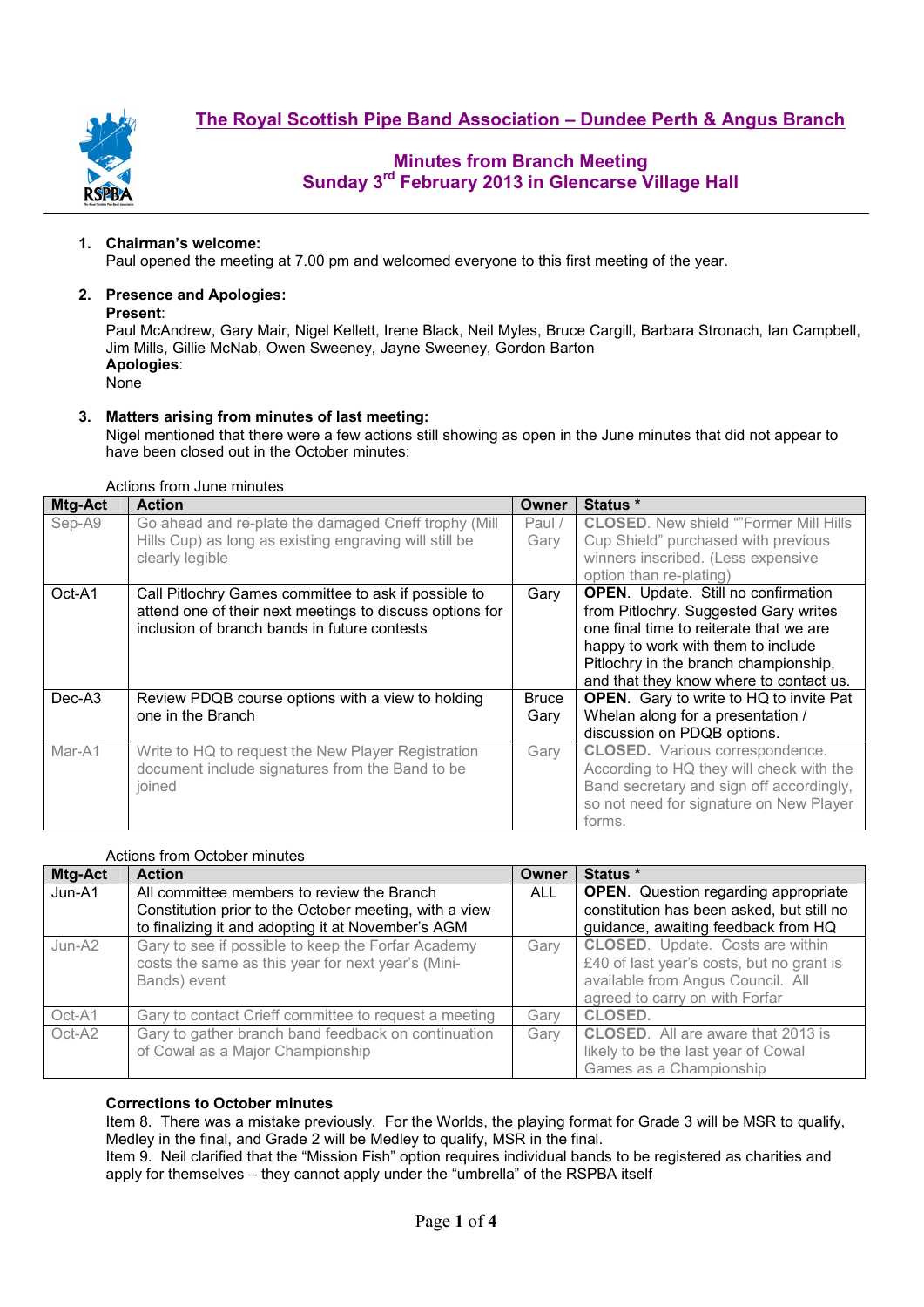**The Royal Scottish Pipe Band Association – Dundee Perth & Angus Branch**



## **Minutes from Branch Meeting Sunday 3rd February 2013 in Glencarse Village Hall**

#### **Corrections to November minutes**

Typo on November minutes header "Sunnday" Mistake on Honoraria - £200 for the Treasurer, not £250

**4. Approval of previous minutes (October, November and remaining Actions from June): Approved**: Jim Mills **Seconded**: Neil Myles

#### **5. Correspondence:**

Gary apologised to all Bands as he had "reminded" them to pay the Levy, but they had never actually been asked in the first place. Coupar Angus, Pitlochry and the Vale have still not paid. (Levy still £30 for adult bands, £25 for N/J or Juvenile)

Mini-Bands will clash with the National Bands (BB) contest, so the  $6<sup>th</sup>/8<sup>th</sup>$  BB's have indicated they will not be able to attend.

#### **6. Treasurer's Report:**

Irene presented the latest figures in the Current and Special Accounts. (Separate report, remains confidential)

#### **7. Director's (Previously known as National Council) Report:**

Paul reported as follows:

- John Hepburn, Chief Steward passed away, his funeral was at Balloch on 19<sup>th</sup> January
- New Chief Steward appointed, Alex Dalziell from Lothian & Borders
- Stewards and compilers will come into the same category as other RSPBA officials i.e. can work until 70, compulsory retirement at 75. So any volunteers to become Stewards would be appreciated
- A print out from SQA of completed qualifications under PDQB was reviewed. 7 were achieved from Perth & Kinross schools
- Pat Whelan is willing to come along to a Branch meeting to discuss PDQB, most Branches are subsidising their candidates; one branch in particular is meeting full costs
- PDQB has looked at continual use of assessors. There is a concern that some assessors have not been active for a number of years. Also PDQB exam procedure (draft) is in the process of being amended.
- RSPBA PDQB Training Material is almost fully transferred onto electronic format. No changes to it yet this will take place once fully in new format.
- Contest Levy, effective immediately, will be zero, but Branches may continue to charge a levy to contest promoters at their discretion
- Playing to time. There is an official Championship clock at the office. Band Steward's / Reps should set their watches by this clock. Published times will be adhered to by all bands, unless the contest is running late. If asked to come forward Bands do not have to, but can play to their times.
- Bands attending non-RSPBA contests will be liable to sanctions.
- List of adjudicators for majors has been published
- CCTV and lighting went in to HQ last year. Only one incident a casual vandalism episode, where the perpetrator was arrested rapidly due to filming ongoing nearby and a heavy police presence.
- Feasibility study ongoing for new HQ building in centre of Glasgow.
- Crieff contest date on 25<sup>th</sup> August.. Asked to be amended to "Crieff Pipe Band Contest"
- Contest criteria clarified by Music Board. OK to hold minor Grade 4 MSR using the RSPBA 2, 2 & 2 MAP system. Any Grade 4 band can play into that class, and if a band wishes to ONLY play in that class, then they can. The wording of a normal Grade 4 contest should be "Selection of Marches in quick time lasting between 2 mins 15 and 4 mins 30." Local rules can be set, but need to be ratified by HQ.
- Cowal Games will no longer be part of the Major Championships after this year, but it has been agreed that the date will be left protected for Cowal in future years.
- 4 Branch bands unpaid at HQ: 3 of these are defunct, but Crieff High School has paid the branch levy but not HQ, so this needs to be addressed.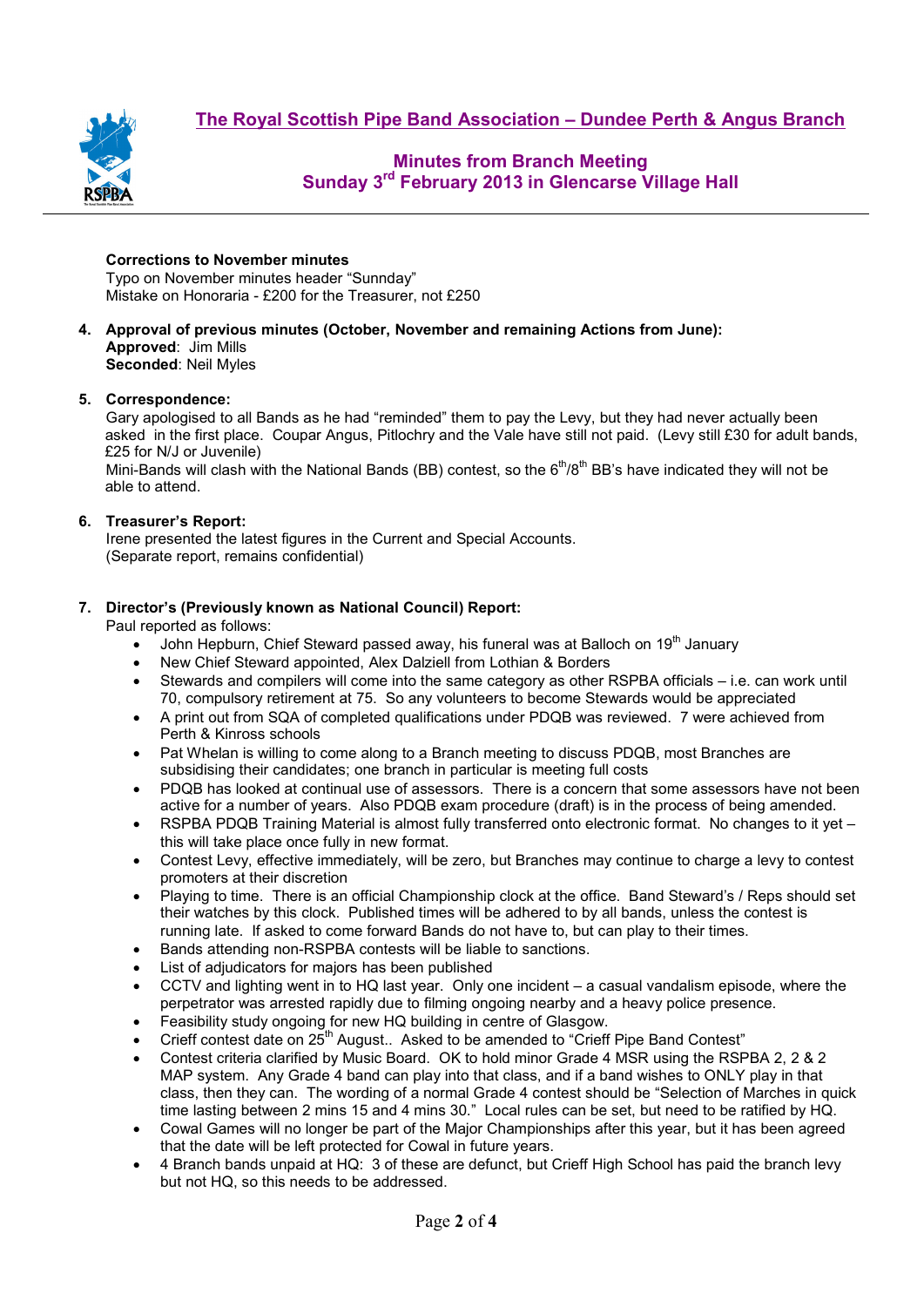

# **Minutes from Branch Meeting Sunday 3rd February 2013 in Glencarse Village Hall**

## **8. Music Board Report:**

Bruce reported briefly as follows:

- About a dozen re-gradings have been accepted
- Bleary & District wished to be downgraded from 1 to 2: Rejected
- Quinn Memorial wished to go down from 3A to 3B. Also rejected
- Pipe Band Studies: Diploma in Pipe Band Musicanship proposal is on the table as a phase for adiudicators
- "The case for Grade 5" Proposal document to be circulated.

## **9. Website Report:**

Neil reported as follows:

- We have paid to keep the name and hosting for the next couple of years. We also now officially have ownership of the name.
- Mission Fish is now called "PayPal Giving Fund".
- Updates for Committee members for bios and photos is offered should they wish to update
- Still missing data for trophies
- Bands to supply photos and news items if possible

## **10. AOCB:**

## **Branch Solos**:

- Proposed to no longer charge for programs. This was agreed as long as we are now charging spectator fees and just including the program with the fee.
- Certificates. Suggestion was it was not necessary to have lots of people all in "4th place". There was some debate but finally agreed to debate this point, and other playing requirements at a subsequent meeting. (e.g. including the question, Can youngsters choose to play up into another age group as an alternative to playing in their own age group )
- Willie Ferguson Trophy issue. Apparently our branch ran the contest in the way it was supposed to be run. i.e. two judges sitting together, produce one crit sheet and a list of placings.
- Thanks were expressed for the assistance from the Kinross band members at the Solos.
- Alternative venue for Branch solos. Nigel has not booked Kinross yet, as holding off to see if we are going to get another venue. Nigel will confirm provisional costs from Kinross, and will go ahead and book following the next committee meeting if there is no other venue proposed.
- Proposed date Saturday 23<sup>rd</sup> November.

## **Crieff Contest:**

- Crieff Games committee will run and fund the Pipe Band contest as a community event.
- Spectator entry fee will be £3 (Still £9 for the Highland Games the week before)
- Gary ran through the draft entry form for Crieff.
- Article 11 of the entry form will be removed, no restriction on Grade 4 bands entering MSR
- Marquee with drink, food available for sponsors, games, RSPBA & Branch officials
- Playing requirements will be as per Cowal
- All bands are expected to take part in the Street March

## **Branch Mini-Bands:**

- Playing requirements Grade 1 MSR, Grade 2 Medley 4 6 mins, Grade 3 MSR, Grade 4 Selection etc.
- Entry fees £10 per mini-band, £6 per Trio Piping (no change)

## **Loch Leven Contest**

- Small tweaks required to the Entry Form.
- Nigel explained that all 3 events (the Half Marathon, the Feel Good Fair and the Pipe Band Contest) are now going to be moved to the large playing fields and the car park will therefore no longer be in the way.